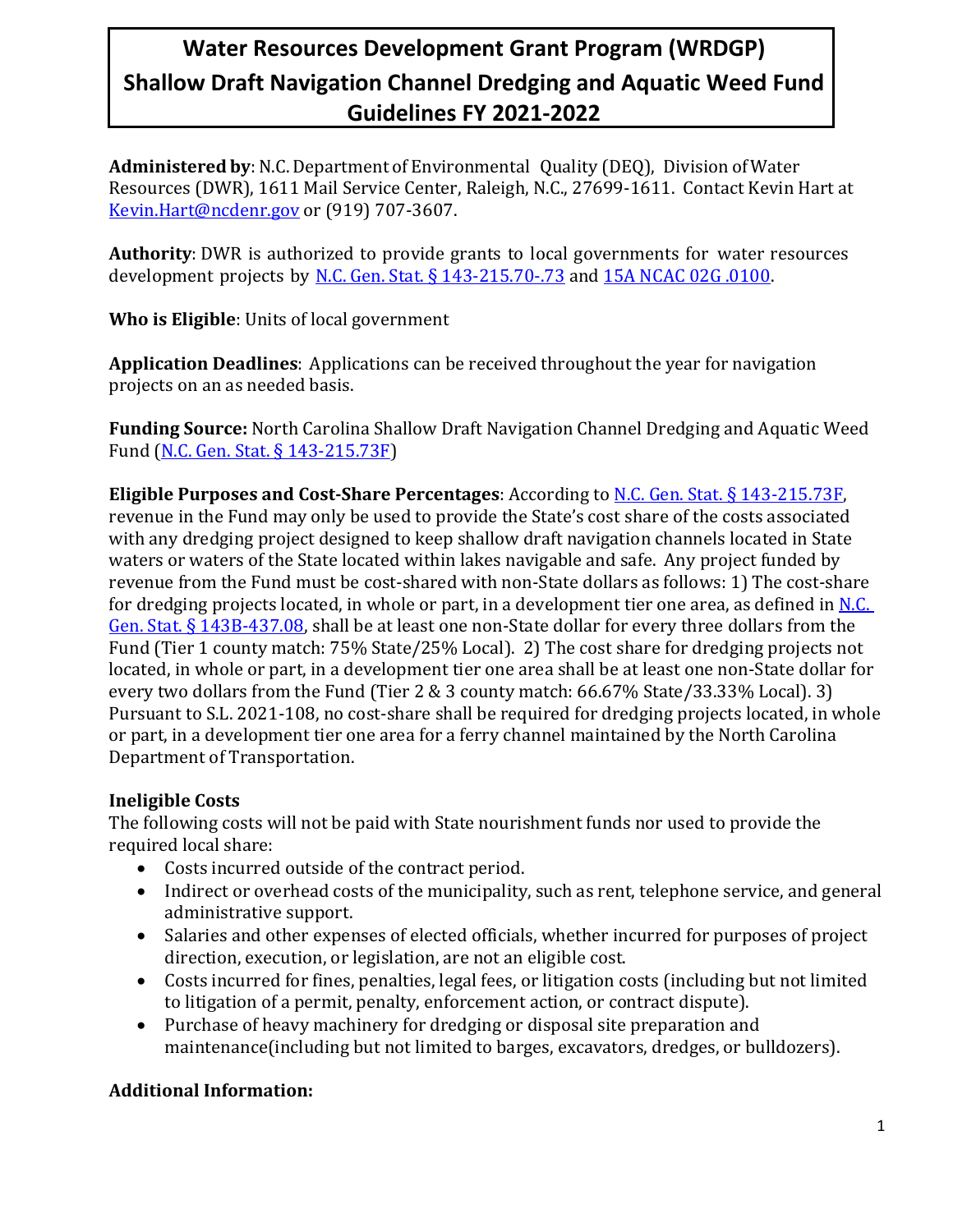Funding provided from the Shallow Draft Navigation Channel Dredging and Aquatic Weed Fund must be primarily for general or recreational navigation purposes. Additional project outcomes from a navigation project such as beneficial placement of beach compatible material must be a secondary reason for the project (if applicable). Dredging around ship berths, piers, docks and access to private docks are not eligible for funding from the Shallow Draft Navigation Channel Dredging and Aquatic Weed Fund.

**Application Submittal:** All required forms and grant information can be found at the [WRDGP website.](https://deq.nc.gov/about/divisions/water-resources/water-resources-grants/financial-assistance)

Application Spreadsheet (MS Excel) - Applications should be completed and returned via email to Kevin Hart at  $k$ evin.hart@ncdenr.gov. The complete application will be included in the DEQ contract documentation, and the project budget will serve as the basis for the contract's financial documentation should a project be recommended for funding. Therefore, it is very important that its contents are accurate and complete.

Project Plan and Location Maps – Project plans, a survey of the dredge site, and a survey of the dredge material disposal site (if applicable).

Official Resolution – As required i[n 15A NCAC 02G .0100,](http://reports.oah.state.nc.us/ncac/title%2015a%20-%20environmental%20quality/chapter%2002%20-%20environmental%20management/subchapter%20g/subchapter%20g%20rules.pdf) the Project Sponsor shall include a resolution adopted by the governing board stating the amount of State aid requested and accepting the Project Sponsor's responsibilities. The Official Resolution must be signed by a representative of the Project Sponsor with signatory authority and state that the local unit of government will:

- 1. Assume full obligation for payment of the balance of project costs.
- 2. Obtain all necessary State and Federal environmentalpermits.
- 3. Comply with all applicable laws governing the award of contracts and the expenditure of public funds by local governments.
- 4. Supervise construction of the project to ensure compliance with permit conditions and to agree to provide safe and proper construction in accordance with approved plans and specifications.
- 5. Obtain appropriate easements, rights-of-way or suitable dredge material disposal areas that may be necessary for the construction and operation of the project without cost or obligation to the State.
- 6. Ensure that the project is open for use by the public on an equal basis with limited restrictions (if on public property).
- 7. Hold the State harmless for any damages that may result from the construction, operation, and maintenance of the project.
- 8. Accept responsibility for operation and long-term maintenance of the completed project.

An Official Resolution template is available for download from the [WRDGP website](https://deq.nc.gov/about/divisions/water-resources/water-resources-grants/financial-assistance). The Project Sponsor may not revise or eliminate provisions from the Official Resolution template unless they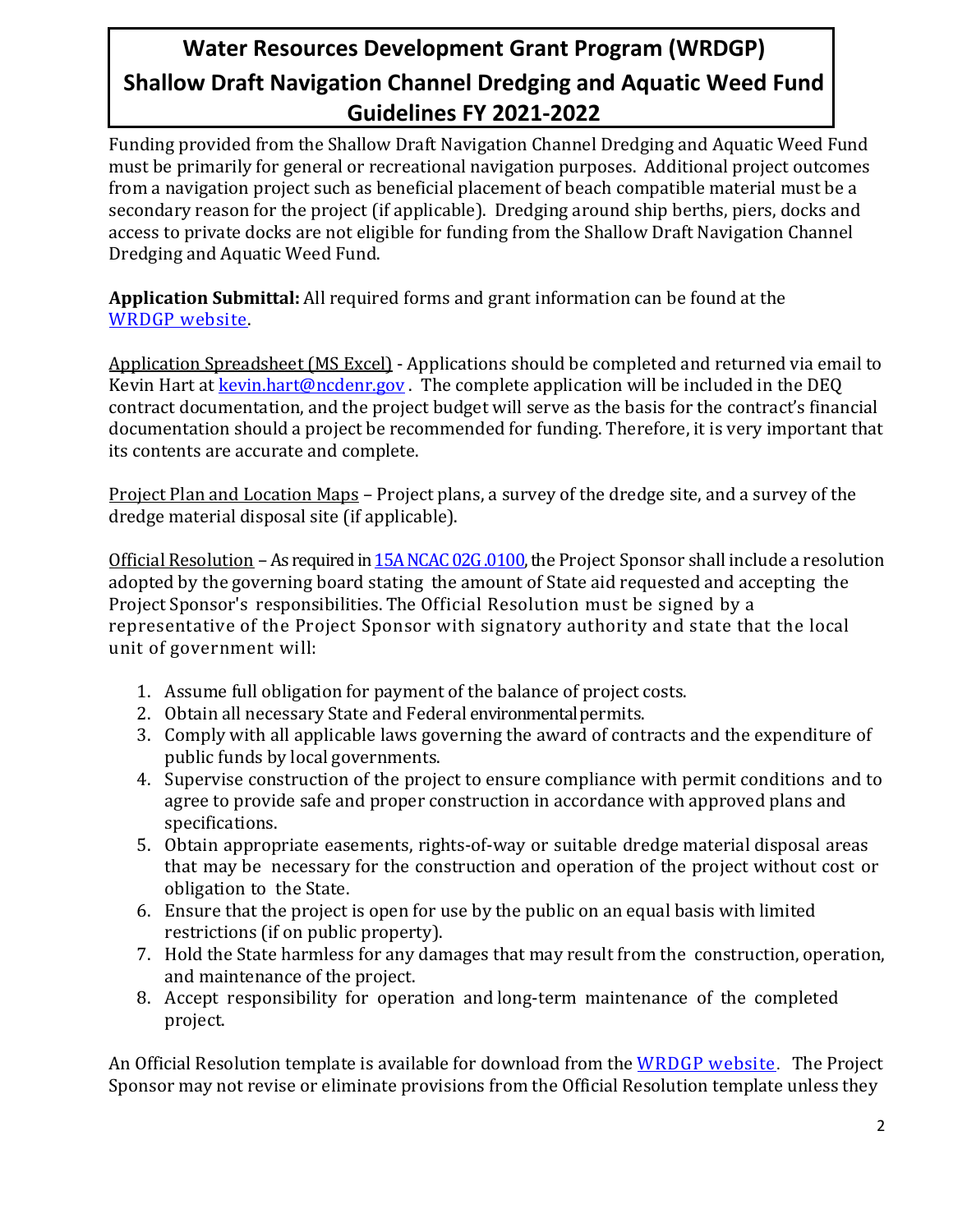have submitted written justification to DWR and received DWR's approval. Supplementary provisions may be added to address unique circumstances of a particular project.

Conflict of Interest Policy – Project Sponsors must provide the local government's conflict policy that the Project Sponsor, Project Sponsor's subordinates and any person or persons designated to act on behalf of the Project Sponsor does not have an actual or apparent conflict of interest with respect to the project. An example of a Conflict of Interest policy can be found on the [WRDGP](https://deq.nc.gov/about/divisions/water-resources/water-resources-grants/financial-assistance)  [website.](https://deq.nc.gov/about/divisions/water-resources/water-resources-grants/financial-assistance) This policy shall be on the Project Sponsor's letterhead

All Conflict of Interest Policies should include:

1) Policies must apply to management employees and members of its board of directors or other governing body.

2) Policies must apply to any grants involving State funds.

3) Policies must address situations in which individuals in #1 may directly or indirectly benefit from the disbursement of State funds (excluding any benefit they receive by virtue of their position as a disburser of the grant).

4) Policies must include actions to be taken by the grantee or individual to avoid conflicts of interest and the appearance of impropriety.

5) Policies must be filed with the State prior to grant fund disbursement

No Conflict-of-Interest Certification-If necessary, a signed No Conflict of Interest Certification may be requested.

Supplementary Documentation – The Project Sponsor may provide supplementary documentation (reports, photos, letters of support, etc.) as separate attachments via email as part of the application submittal. Application supplementary documents should be emailed to Kevin Hart at [Kevin.](mailto:coley.cordeiro@ncdenr.gov)Hart@ncdenr.gov.

Note: It is the Project Sponsor's responsibility to ensure the application submitted to DWR is accurate and complete. Erroneous or incomplete information in an application may prevent a project from being recommended for grant funding and may delay processing of contracts and funds for approved projects.

Any changes to the original project budget and/or project scope submitted with the application will require the prior written approval of DWR and may also require a DEQ contract amendment. Unapproved changes to the project scope or budget throughout the course of a project will not be eligible for cost-share funding or reimbursement.

### **Grant Application Review and Approval**

[N.C. Gen. Stat. §](http://www.ncleg.net/gascripts/Statutes/StatutesTOC.pl?Chapter=0143) 143-215.70-73 requires that Grants for Water Resources Development Projects consider the following criteria to approve, approve in part, or disapprove grant applications: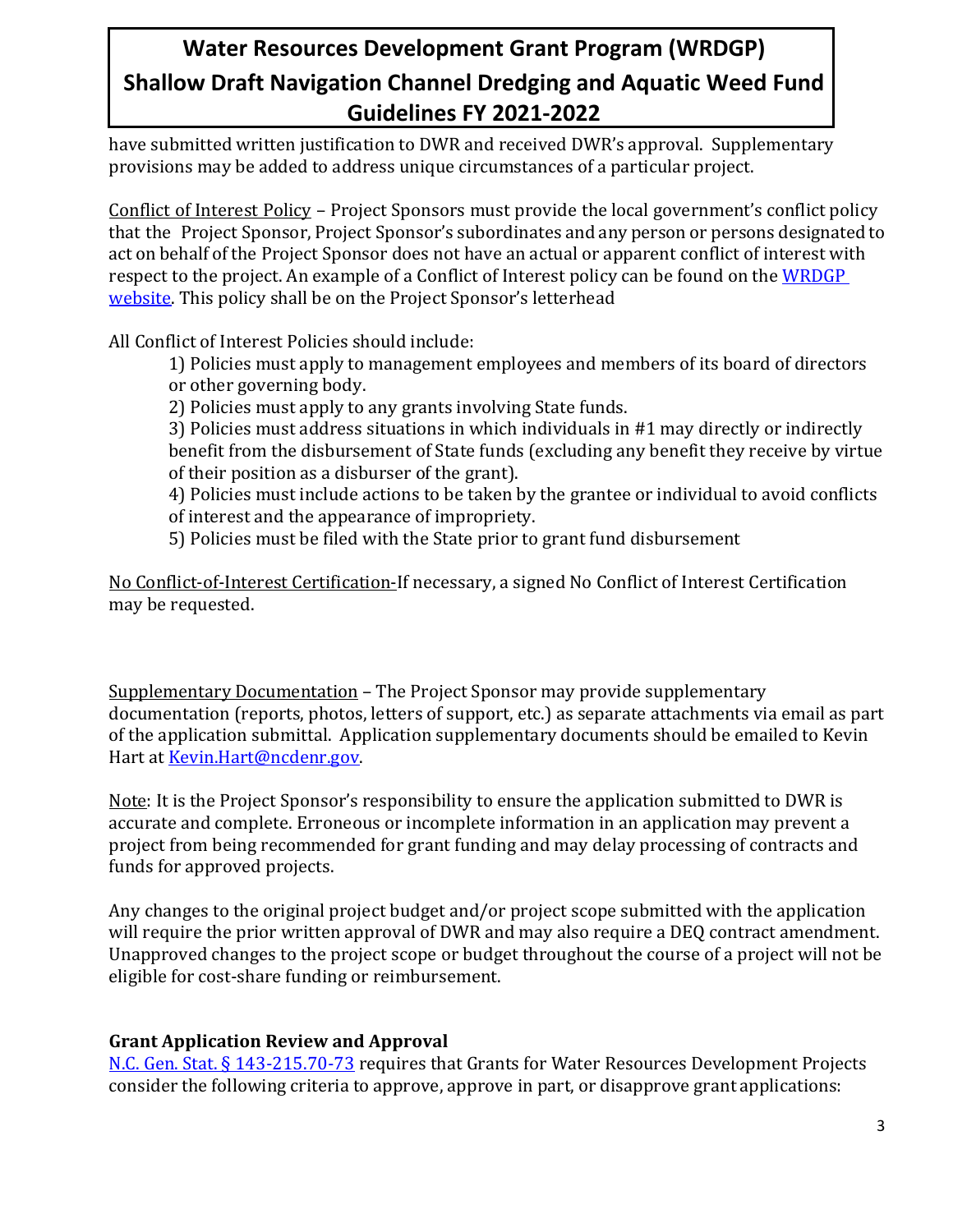- 1. The economic, social, and environmental benefits to be provided by the projects;
- 2. Regional benefits of projects to an area greater than the area under the jurisdiction of the local sponsoring entity;
- 3. The financial resources of the local sponsoring entity;
- 4. The environmental impact of the project;
- 5. Any direct benefit to State-owned lands and properties.

### **Post Grant Funding Award**

Acceptance of a grant award will require the Project Sponsor to enter into a grant contract with DEQ. Any changes to the scope of the project or project budget after submission of a grant application will require the written approval of the DWR Grant Administrator and may also require a DEQ contract amendment. In seeking DWR approval, the Project Sponsor must submit, at a minimum, a justification for any proposed changes, revised scope of work narrative, and a revised budget. Unapproved changes to the project scope or budget shall not be eligible for, and may result in additional reductions to, cost-share funding or reimbursement.

A DEQ grant contract is considered 'fully-executed' once it has been signed by both a signatory authority of the Grantee and DEQ Financial Services. A copy of the fully-executed contract shall be provided to the Grantee after being signed by DEQ. No portion of work or expenditure of funds for the project, plan or services shall begin prior to receiving a fully-executed contract from DEQ. Unforeseen circumstances such as legislative, policy or funding allocation changes may delay award notifications.

#### **Project Sponsor Obligation – Environmental Permitting**

All proposed projects are subject to environmental review and permitting under applicable federal and State law. It is the Project Sponsor's responsibility to prepare, provide and remain in compliance with all applicable environmental permitting requirements.

#### **Extension Request**

Grant award recipients may request a contract extension if a justification for the extension can be sufficiently documented. An extension is granted at the discretion of DWR. An extension request shall be submitted at least 45 days prior to the contract expiration date by the Project Sponsor or primary contact on official letterhead to Kevin Hart at [Kevin.hart@ncdenr.gov.](mailto:coley.cordeiro@ncdenr.gov) At a minimum, the extension request shall include:

- 1. Justification for the extension request
- 2. Summary of the current project status
- 3. Anticipated project schedule moving forward

Extension requests that are approved by DWR will require a grant contract modification by DEQ.

#### **Grant Reimbursement Payments**

The grant award amount is the maximum possible reimbursement amount. Only expenditures incurred after a fully executed contract that are detailed in the contract budget are eligible for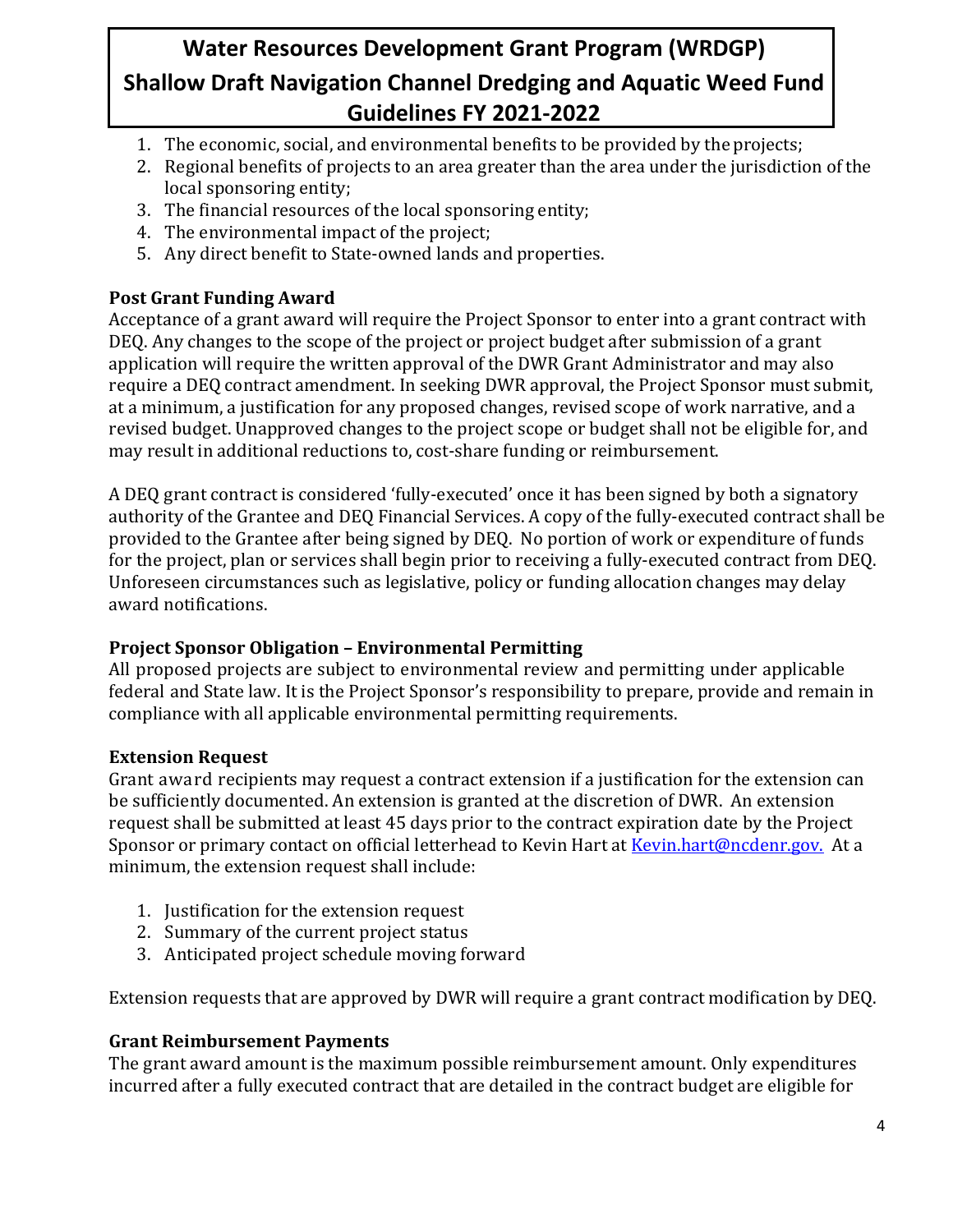reimbursement. Allowable expenditures are expenditures associated with the work performed for a specific invoicing cycle that are in accordance with the DWR-approved application budget sheet for the project. Reimbursements will provide 66.67% of the total amount spent on the project as of the date of the request in Tier 2 and 3 counties, as defined in N.C. Gen. Stat. § 143B-437.08. Reimbursements will provide 75% of the total amount spent on the project as of the date of the request for Tier 1 counties, as defined in N.C. Gen. Stat. § 143B-437.08. Reimbursement requests can be submitted no more frequently than monthly. DWR will normally pay the Grantee by check or electronically within 30 days of receipt of the statement of expenses, provided the expenses are in accordance with the project information shown in the initial request or as amended. If the Grantee decides that significant changes to a project's scope from that in the original application are necessary, the Grantee must send a request in writing to the DWR Grant Administrator and receive approval of those changes. Unapproved changes will not be eligible for state cost-sharing.

Reimbursement requests shall include:

- 1. Cover letter on grantee letterhead that includes:
	- a) DEQ grant contract number
	- b) Total amount of reimbursement request
	- c) Actual cost (expenses) by approved budget categories
	- d) Total amount spent on the project to date of the request
- 2. Complete the Grant Reimbursement Template (both sheets labeled "Invoices" and "Request 1 Itemized") located on th[e WRDGP website.](https://deq.nc.gov/about/divisions/water-resources/water-resources-grants/financial-assistance)
- 3. Copies of invoices or other documentation for materials, services and other project costs detailed on the "Request 1 Itemized" sheet. Invoices submitted shall be on either the Grantee or the Grantee's subcontractor letterhead.

DWR will retain 10% of the total grant award amount until after the final project has been inspected and accepted by DWR staff. The reimbursement request and supporting documentation should be submitted electronically to Kevin Hart at [Kevin.Hart@ncdenr.gov](mailto:Kevin.Hart@ncdenr.gov).

#### **Requests for Additional Funding**

Grant recipients can submit a request for additional funding to DWR. Requests for additional funding must be submitted by the Project Sponsor on official letterhead via email. The following information shall be submitted by the Grantee to DWR for additional funding consideration:

- 1. A narrative describing the circumstances/need for an increased funding award, summary of current project status and anticipated project implementation schedule.
- 2. Copies of all subcontractor invoices for design, permitting, surveying, construction, construction oversight and project administration.

Upon receiving all relevant information from the Grantee, DWR will respond to the Grantee with within 30 calendar days with a decision regarding increased funding. Funding increases are